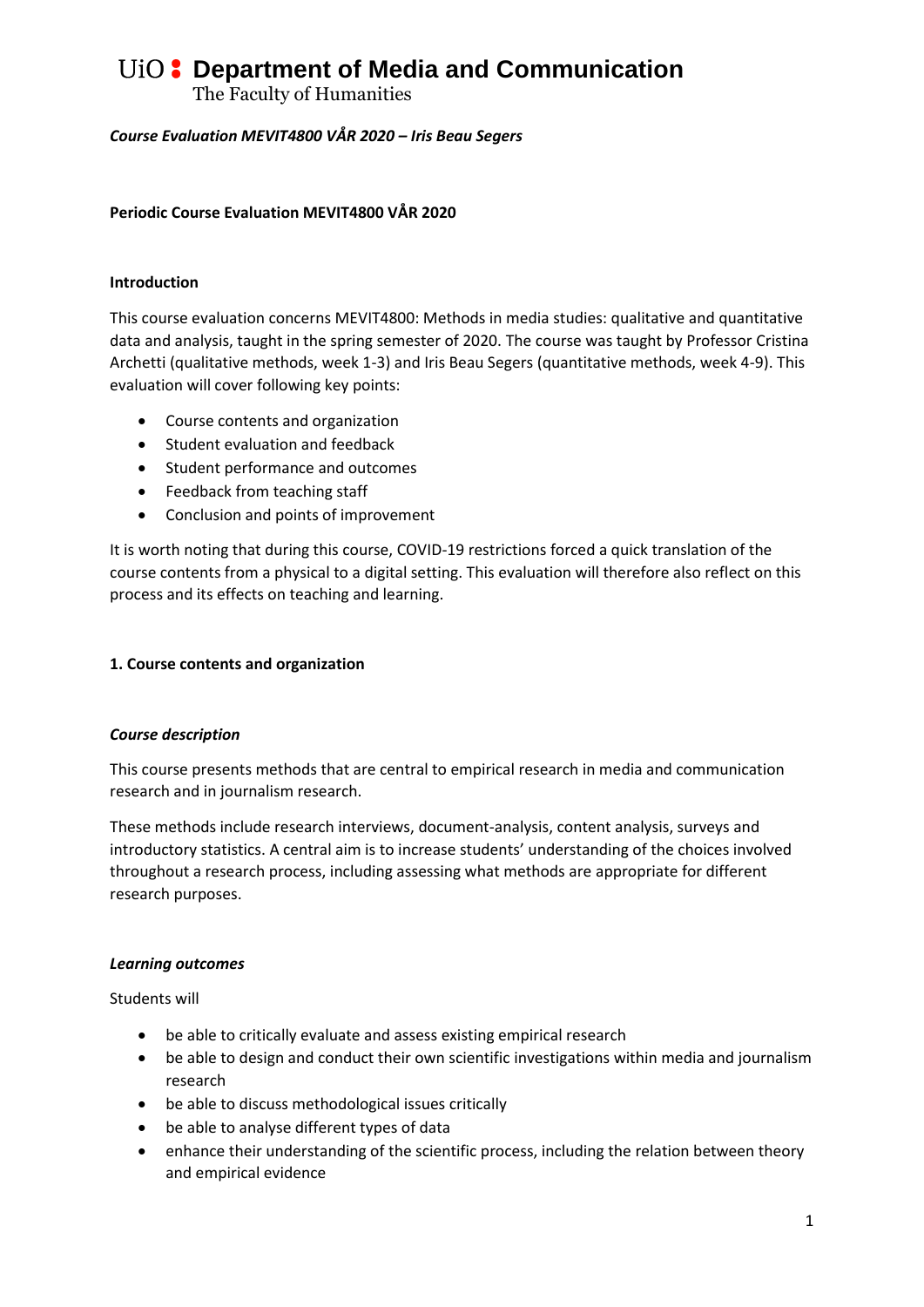The Faculty of Humanities

### *Course Evaluation MEVIT4800 VÅR 2020 – Iris Beau Segers*

### *Teaching*

Teaching takes place throughout the semester organized as lectures, working groups and SPSS seminars. The workload is equivalent to seven weeks of full time studies.

Lectures will be given in English. The working groups will decide themselves which language to use.

This course contains a qualification assignment, graded approved/ not approved. The qualification assignment will involve participation in the SPSS seminars. Each SPSS group will meet one full day a week for two weeks, and the SPSS groups will be assigned according to study programme.

The details and deadlines for the qualifications assignment will be given at the beginning of the semester.

See appendix for the course curriculum of Spring 2020.

#### **2. Student evaluation and feedback**

31 students participated in MEVIT4800 in the spring of 2020.

A round of student evaluations was conducted at the end of the teaching term, through an online survey disseminated to students via Nettskjema. 11 students completed the form. The following section will summarize the main findings of the student evaluations.

# *Expectations and acquired skills*

When asked what they expected to learn during MEVIT4800, the majority of responses mentioned three types of knowledge and acquired skills:

- Knowledge and skills related to the design and execution of a research project, in preparation for their Master's thesis project.
- A general refresh of research methodology they had learnt prior to the course.
- Specific knowledge and skills in statistics and the use of statistics software.

When asked what they had gained from following MEVIT4800, students mostly mentioned:

- A deeper understanding of a wide range of different methodological approaches.
- More confidence in understanding and using (English language) methodological terms and vocabulary.
- Specific knowledge and skills in using statistics software.

Specifically, students highlighted their appreciation of 'applied' knowledge, particularly with regards to developing their Master's thesis project, as this student describes: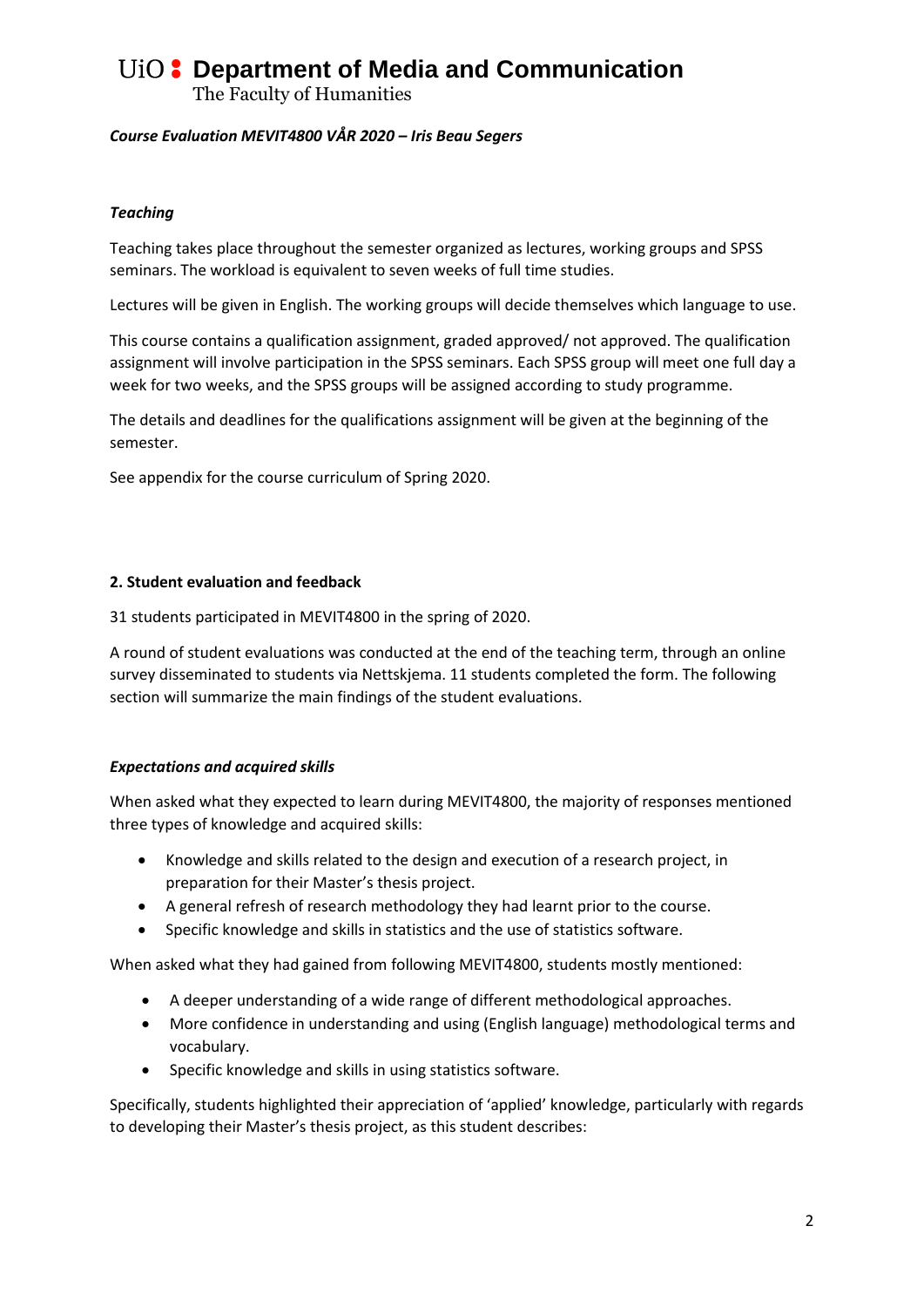The Faculty of Humanities

### *Course Evaluation MEVIT4800 VÅR 2020 – Iris Beau Segers*

*"I will say that I have gained an understanding of different methodologies, an insight of what is necessary to include in a thesis and important methodological tools if I decided to conduct further research after my thesis."*

Other students were drawn to the course for specific (mostly statistics-related) reasons, such as this student who said they had gained:

*"A profound respect for statistics, and a small hatred for SPSS."*

Again, the practical and applied nature of the course, and its focus on concrete tools and processes was mentioned as a key benefit that students had gained from the course. For example, this students noted:

# *"I feel that this course has extended my knowledge and made me more comfortable with the English terms. In addition I really appreciate the practical parts of using methods."*

Overall, student responses show that students take MEVIT4800 for both broad and specific reasons and that most importantly, the course largely succeeds at meeting these expectations. Table I further exemplifies this, as all students indicated that they had improved both their quantitative and qualitative skills throughout the course.



*Table I: Improvement of quantitative and qualitative skills after having followed MEVIT4800*

#### *Attendance and experience of lectures*

First, the majority of respondents indicated to attend most or all lectures of the course (see Table II). Ten students indicated they there were overall 'satisfied' with the contents of the lectures, whereas one student was 'somewhat satisfied'.

When asked what aspects of the lectures they appreciated the most, students repeatedly mentioned the following points: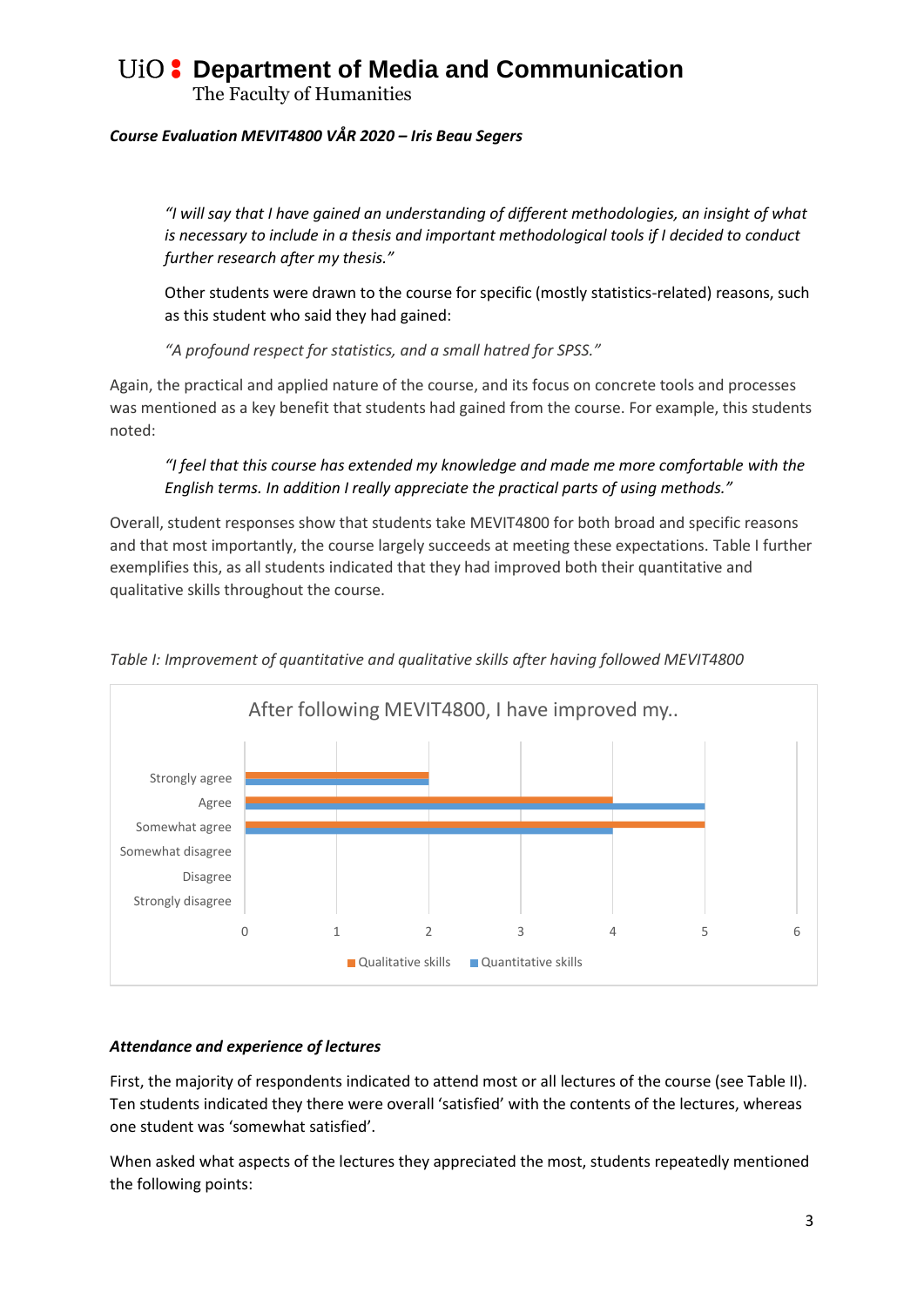The Faculty of Humanities

### *Course Evaluation MEVIT4800 VÅR 2020 – Iris Beau Segers*

- The use of relatable and concrete examples, in illustrating key concepts and methods.
- The systematic, step-by-step approach to using quantitative methods, which was easy to follow.
- The course organization on Canvas, which was comprehensible and made learning easier.

When asked what could be improved about the lectures, students mentioned:

- A clearer structure of the qualitative aspects of the course.
- The large amount of material to cover each week which led to time management issues and made learning more difficult.
- They would like the lectures to be recorded, to re-watch or listen to again at a later point.

0 1 2 3 4 5 6 7 Every week Most weeks About half the time Rarely Never **I ATTENDED THE LECTURES…**

#### *Table II: attendance of MEVIT4800 lectures*

#### *Attendance and experience of seminars*

Most students who responded to the survey said they attended seminars half the time (4 students), or most weeks (5 students), as shown in Table III below. Eight students indicated they were satisfied with the seminars, two were somewhat satisfied, and one student did not reply to this question.

I attended the lectures...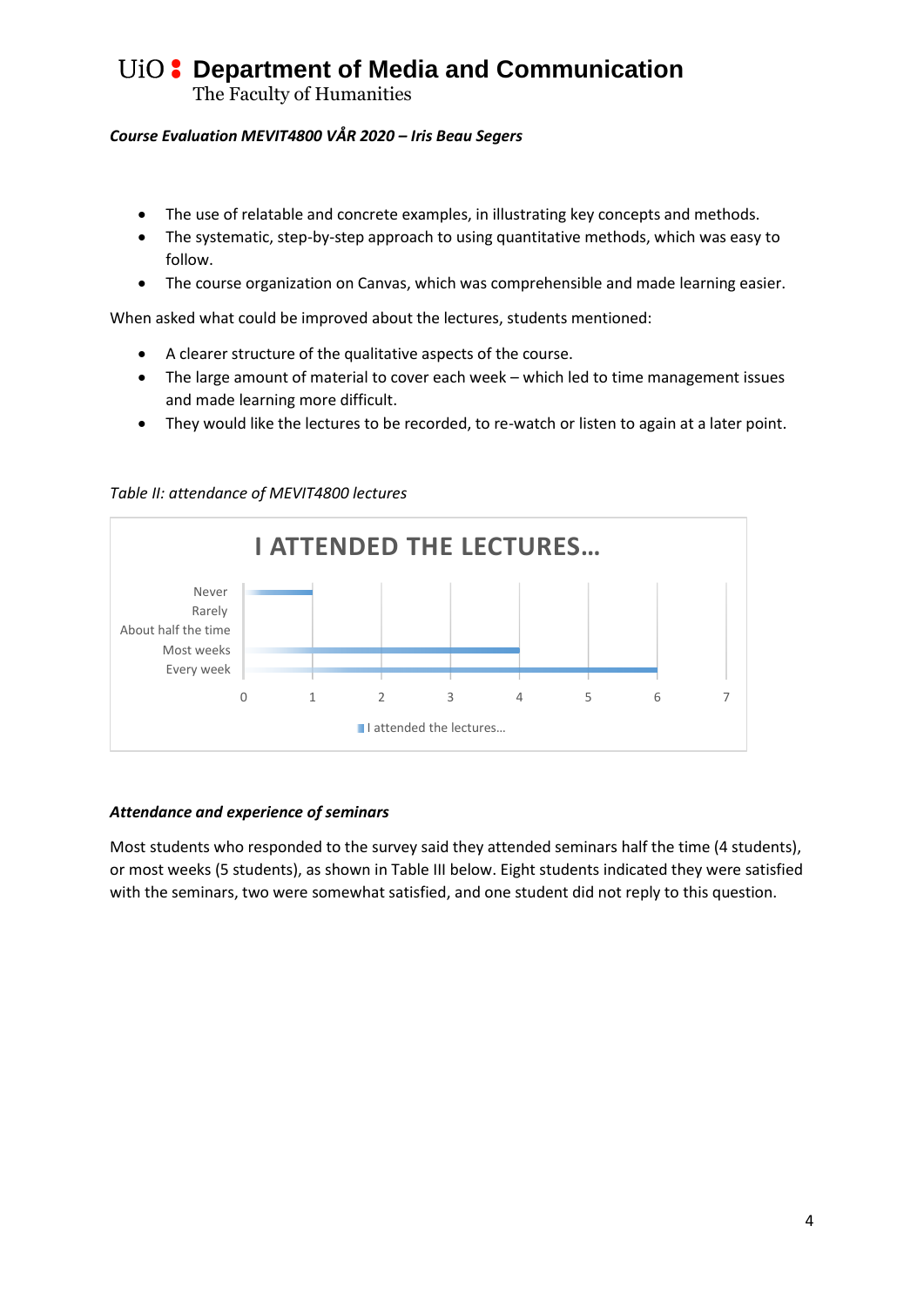The Faculty of Humanities

# *Course Evaluation MEVIT4800 VÅR 2020 – Iris Beau Segers*



*Table III: attendance of MEVIT4800 seminars*

When asked that aspects of the seminars they appreciated the most, students mentioned:

- The practical approach to methods and working on specific tasks and cases.
- The fact that the seminars actively applied concepts and skills taught in the lecture.
- The interactive and informal nature of the seminars, in which students could discuss the course materials with each other and the lecturer.

Students also indicated several points of improvement, but these were not always very clear, and in some cases, had little to do with the lecturer's performance or the course contents:

- Some seminars were more relevant than others, in preparing for the exam and a Master's thesis.
- Some seminars were less well structured and more difficult to follow.
- If you were not prepared in advance, the seminars did not work so well.

Overall, students attended the seminars less regularly than the lectures. However, most students indicated that the seminars were a useful addition to the lectures, as they provided them with a space to discuss the course contents, and practice their methodological skills in applying them to concrete tasks and cases.

# *SPSS seminars and online teaching*

This course was planned to have two SPSS seminars, in which students could work on their mandatory assignments under supervision of their lecturer. Each seminar began with a short lecture on statistical methods and how to use SPSS, after which students could use the remainder of the time to work on their mandatory assignment.

Due to the sudden switch to online teaching, the second week of SPSS seminars took place in an online setting, with very little time to prepare. In the student evaluation, students were asked to indicate how satisfied they were with different aspects of the SPSS seminars, including the online support they received in the second week.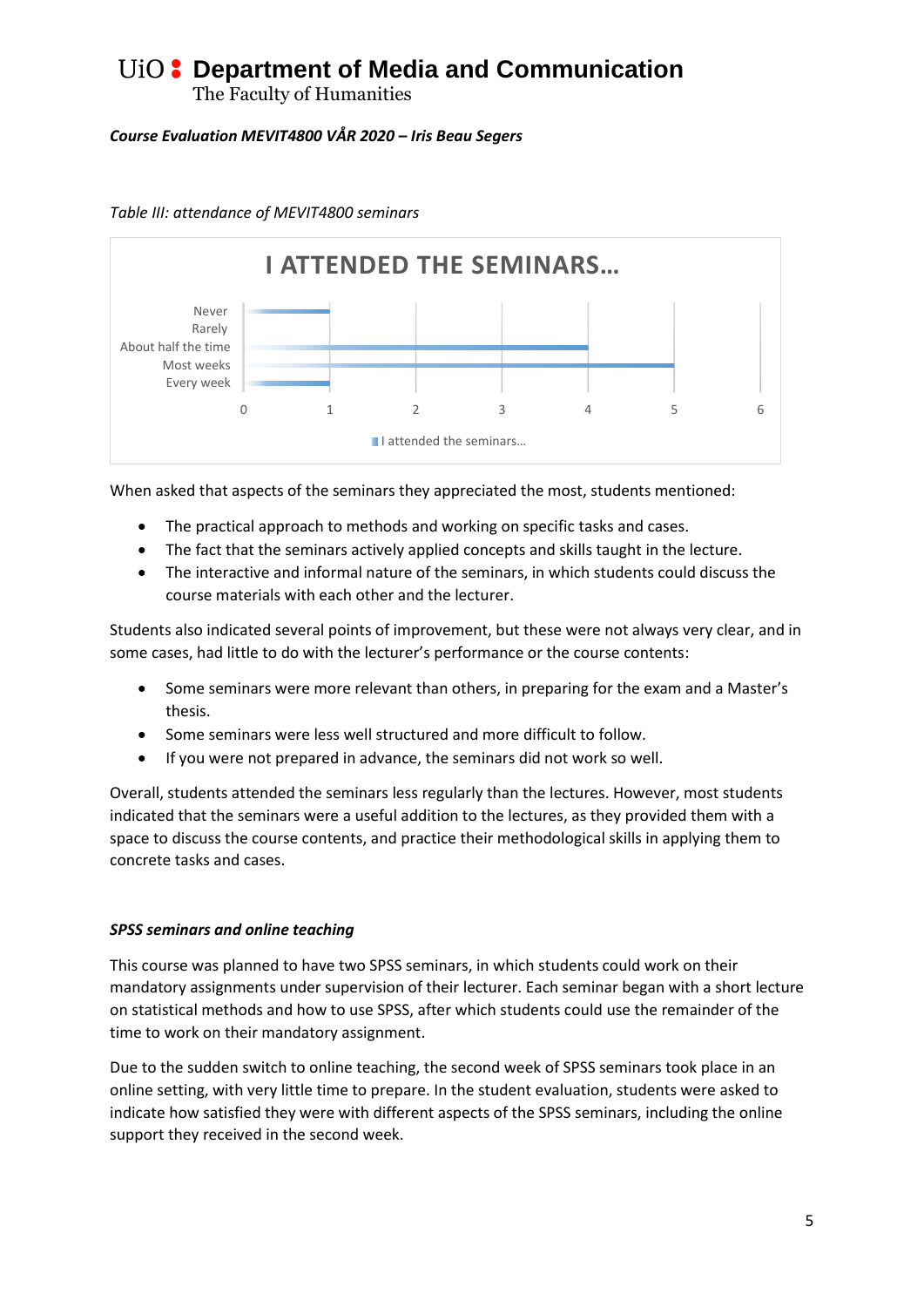The Faculty of Humanities

### *Course Evaluation MEVIT4800 VÅR 2020 – Iris Beau Segers*

As Table IV shows, students were most satisfied with the 'live' contents and explanations of the SPSS seminar in the first week, but were also largely satisfied with the online solutions provided in week two. Evaluations of the course literature were more mixed<sup>1</sup>.

Overall, students indicated an appreciation for the online support they received in completing their mandatory assignment, both in the form of recorded 'SPSS tutorials', as well as quick and detailed replies to emails. However, some also indicated that the learning curve for the SPSS assignment and seminars was very steep, as they only had two weeks to learn to use the software, and they had to cover a lot of ground.



### *Table IV: Student evaluation of SPSS seminars*

#### **3. Student performance and outcomes**

**.** 

All students of the course successfully passed their mandatory SPSS assignment. Keeping in mind that students had to complete their SPSS assignment at the start of the Norwegian lockdown, under stressful conditions and without physical support of their lecturer, the grading of this assignment was slightly adjusted. All students answered all (or in rare cases, the overwhelming majority) of the questions and showed a basic understanding of the software, and therefore passed the assignment.

 $<sup>1</sup>$  It must be noted here, that most students indicated they had not read the required literature prior to the</sup> SPSS seminars, as they had been recommended to. This definitely proved to be an obstacle to their understanding of the software.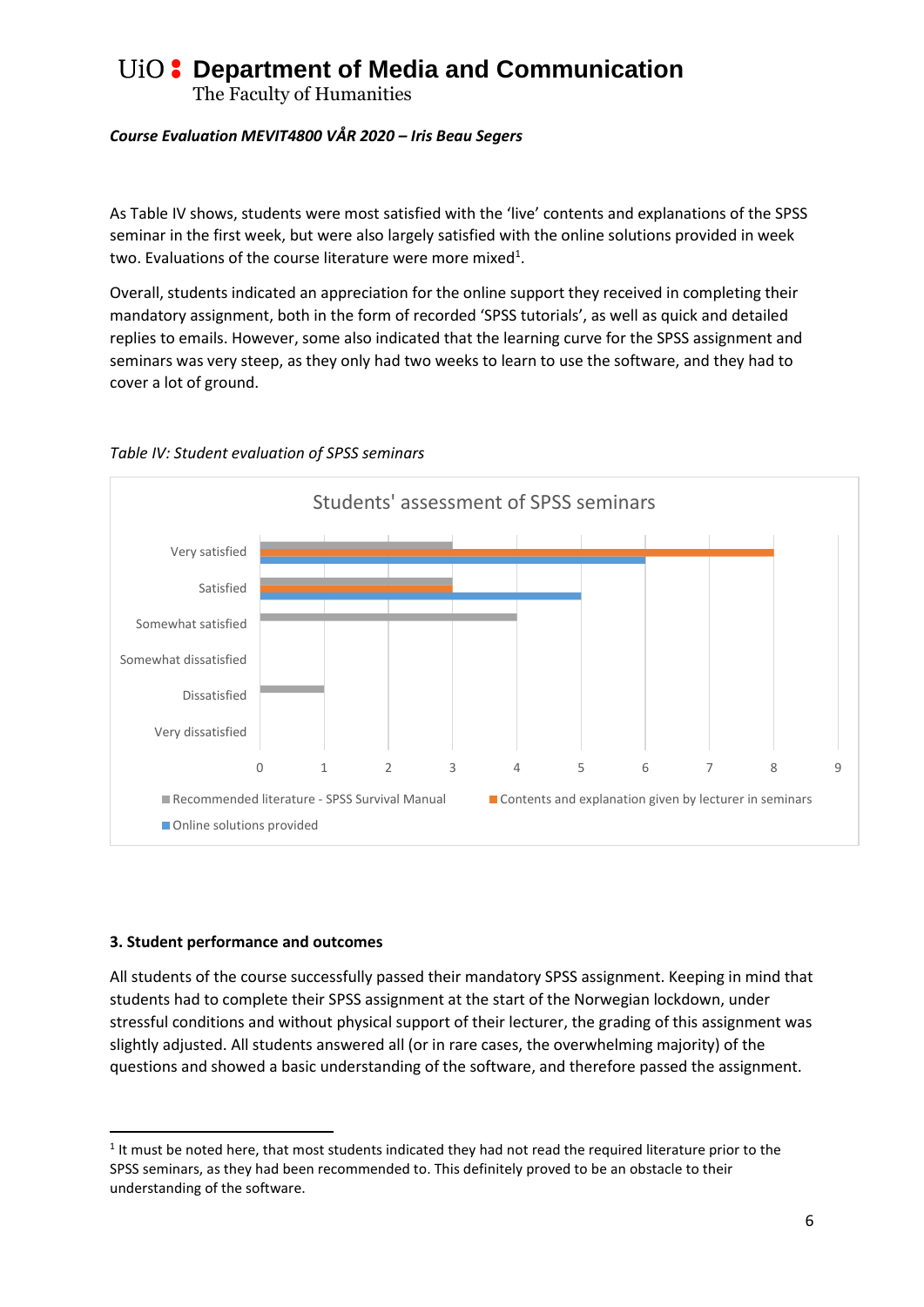The Faculty of Humanities

# *Course Evaluation MEVIT4800 VÅR 2020 – Iris Beau Segers*

29 out of 31 students completed the exam, and 28 passed the course.

The average grade of the course is a B, with the following distribution:

| Grade | Amount of |
|-------|-----------|
|       | students  |
| Α     |           |
| В     | 13        |
| C     | 6         |
| D     | 1         |
| Ė     | 1         |
| Ë     |           |

Two students (graded a C and an F) asked for an explanation of their grades.

*It is important to note that most students lost points on three more in-depth exam questions related to qualitative methodology. This signals a need for balancing out the current structure of the course, as the course largely focuses on quantitative methods.* 

### **4. Feedback from teaching staff**

Lecturers Cristina Archetti and Iris Segers met on several occasions to discuss the progress throughout the course. Together, they identified several obstacles to teaching MEVIT4800, summarized in the following points.

• Students' level of methodological training

First, it was quite apparent that most students lacked sufficient understanding of methodological concepts, which made it necessary to revisit very basic concepts such as ontology/epistemology, level of measurement, independent/dependent variables, measures of central tendency, etc. In addition, students have a variety of academic backgrounds. Whereas some students had some experience with statistics and using SPSS, other students had barely had any methodological training before enrolling in the course.

Lack of time

Overall, both lecturers found that they had to communicate a lot of information in an insufficient amount of time. As this course needs to cover all the basics (especially as many students are not yet familiar with research methods), the current timespan of the course (9 weeks) is too short to sufficiently cover all the course content.

Contents – and imbalance of quantitative and qualitative components of the course

As it is currently taught, MEVIT4800 overwhelmingly focuses on quantitative research methods, reflected in the workload assigned qualitative vs. quantitative methods, and the weight assigned to evaluation components of the course (the mandatory assignment and the exam). This might communicate the assumption that one is more important or difficult than the other. In addition, it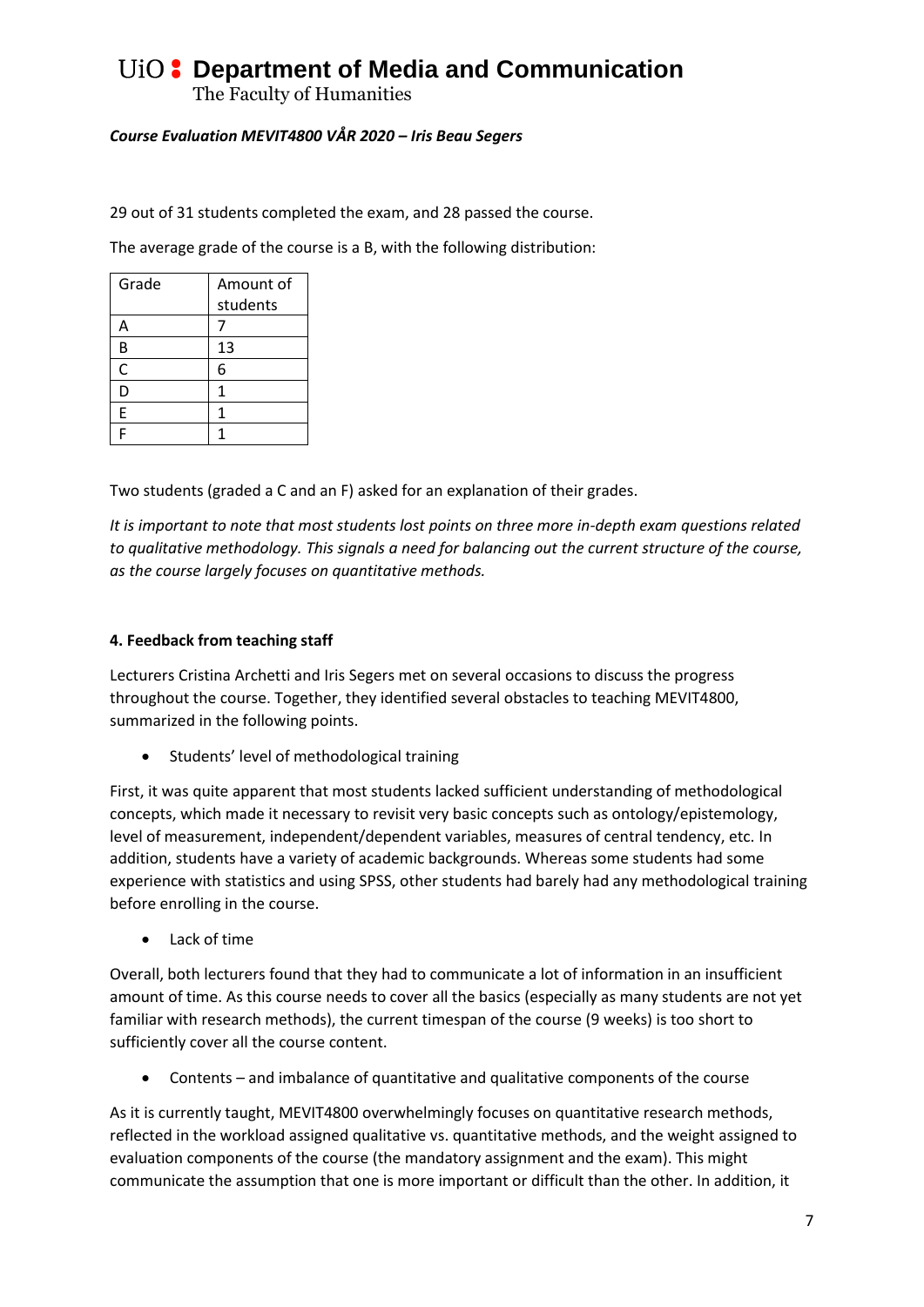The Faculty of Humanities

### *Course Evaluation MEVIT4800 VÅR 2020 – Iris Beau Segers*

gives students less of a chance to familiarize themselves with qualitative methodology, as was also reflected in the student evaluations and their answer to the exam questions. We therefore suggest expanding the qualitative element of the course, so there is more time to go through the material in detail. Finally, there is currently no room for the integration of theory of methods, which is an essential part of methodology and should be covered in more detail. It is especially important as students do not display any former knowledge of this topic.

Attendance

Although this doesn't reflect as much in the student evaluations, there were some significant drops of attendance during some parts of the course, especially in seminars. Overall, approximately two thirds of students attended the lectures, and seminar attendance varied between only a few students, and about three-quarters of the class.

• Course curriculum

Finally, the course curriculum entails many different texts, spread across various books, articles and the syllabus. In some cases, different assigned texts overlapped, and provided the same information twice. Both lecturers noticed very few students did the required readings, and some of them had not even acquired all the necessary texts.

Regardless of these challenges, it must be noted that some students showed high interest in and engagement with the course materials. Students expressed that they enjoyed following the course, and found that they learned a lot (see also student evaluations above). In addition, students did an excellent job at making a sudden switch from physical to digital teaching, especially as they were in the middle of a mandatory assignment that was challenging for most of them. They were very receptive and positive towards the attempt to continue the course online, and expressed appreciation for the continued support of the teaching staff.

#### **5. Conclusion and points of improvement**

After having reviewed both the students' and lecturers' evaluation of MEVIT4800, we would like to recommend some changes to the course, as well as to the broader teaching structure.

#### **Specific to MEVIT4800**

 As it stands, there is simply not enough time to give students the basic methodological toolkit to independently conduct a Master thesis project. In particular, the student evaluations, and their answers to more in-depth exam questions related to qualitative methods, show that students could benefit from spending more time on developing their qualitative toolkit. We therefore recommend expanding the timeframe of MEVIT4800, in particular to spend more time in qualitative methods, and to balance out the workload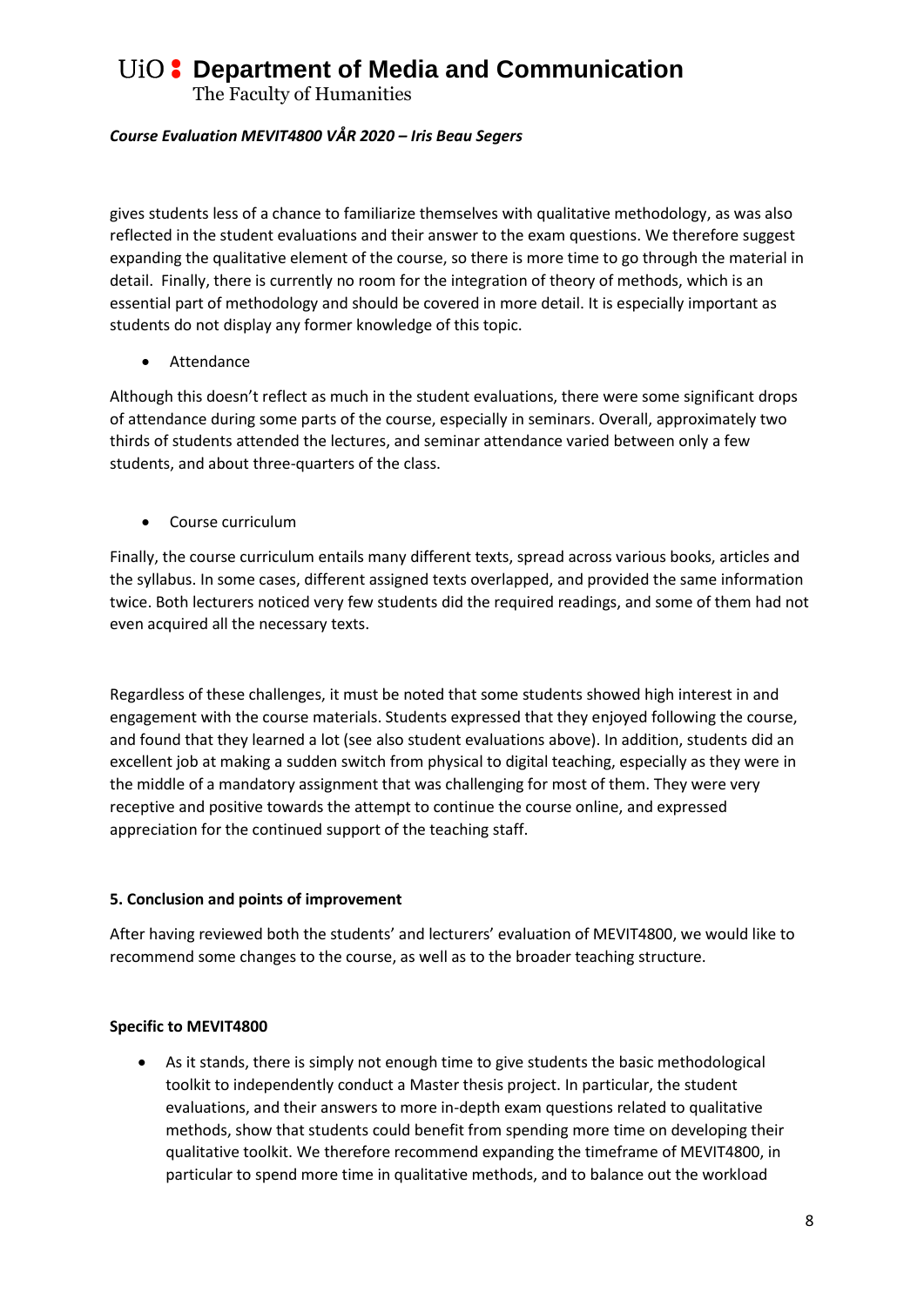The Faculty of Humanities

### *Course Evaluation MEVIT4800 VÅR 2020 – Iris Beau Segers*

between quantitative and qualitative methods. One possible way is to prolong the course, another would be to split it up into two courses (both mandatory for students to take).

- Make both lecture and seminar attendance obligatory.
- We recommend changing the evaluation of the course, to balance the weight of qualitative and quantitative methods within the course. Our preference goes to taking a two-pronged approach: assessing students' qualitative research skills via them conducting a small study (possibly in groups, but with separate final papers), and one exam that tests their quantitative knowledge. These two assignments should have equal weight, to communicate the message that they are equally important.
- There is currently no room for the integration of theory of methods, which is an essential part of methodology and should be covered in more detail. This could be done within MEVIT4800, as part of the Master's introduction, or during the Bachelor's programme.
- We recommend some significant changes to the course literature, by selecting a smaller amount of sources (e.g. two methodology books).<sup>2</sup> As students highlighted their appreciation for the applied nature of the course, there might also be room for including more research articles to illustrate the use of different methods.

### **More broadly**

1

- We believe that the general level of Master students' methodological skills signals a need for more methodology training integrated into earlier phases of the study programme (notably the Bachelor programme). We therefore suggest that during the Bachelor programme, students are better familiarized with research methodology (e.g. knowledge of basic statistics, as well as conducting small research projects on their own).
- We also suggest an obligatory element of the Master introduction that will focus on research methods in particular. This might help ensure that all students attain a basic skill level before MEVIT4800.
- Finally, we suggest a better way of shaping students' expectation of the importance of attending lectures and seminars. Make it clear to them that reading alone is not enough to successfully complete the programme, emphasize the explicit expectation that students attend sessions.

<sup>&</sup>lt;sup>2</sup> Iris Segers is happy to make some concrete recommendations.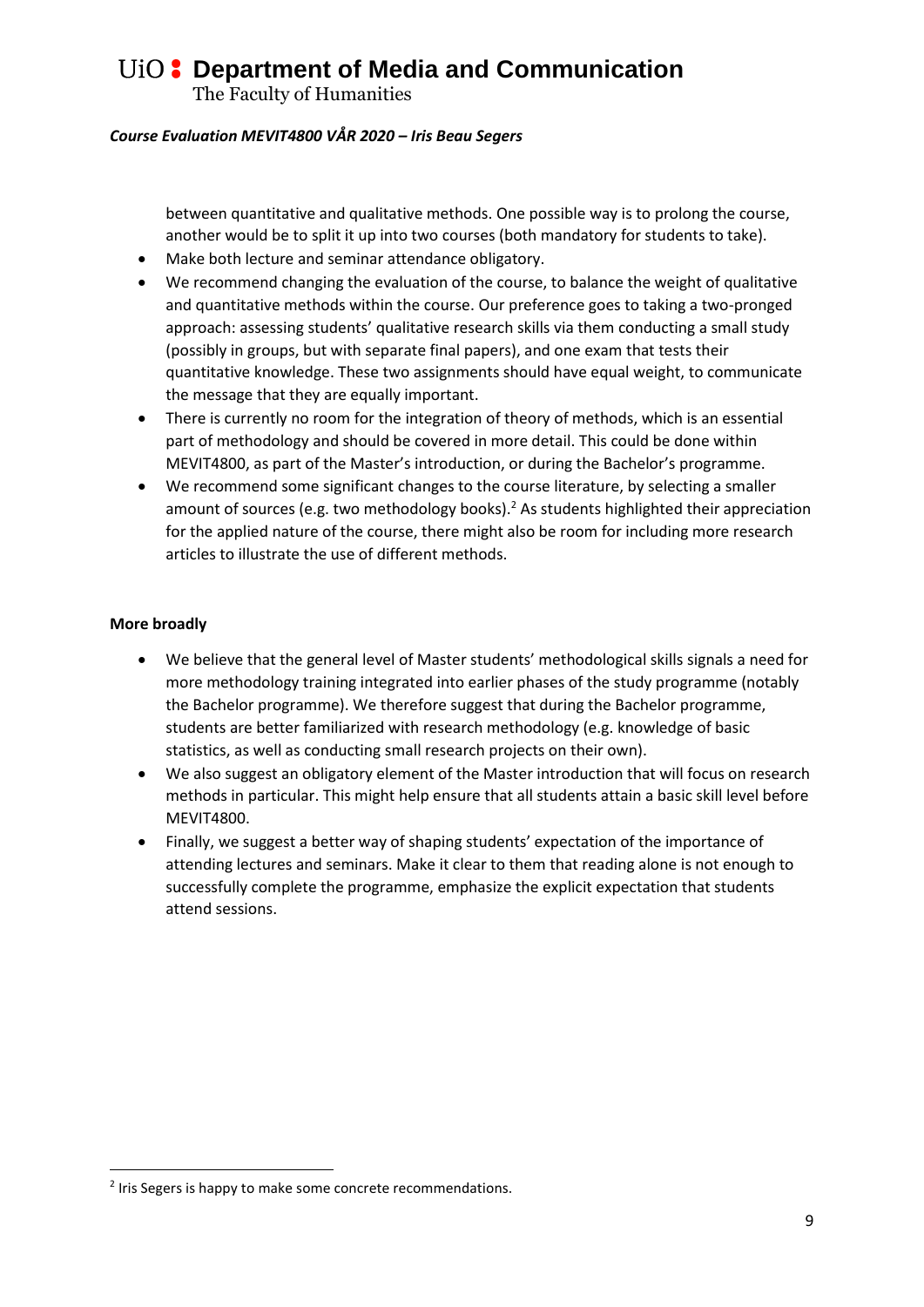The Faculty of Humanities

#### *Course Evaluation MEVIT4800 VÅR 2020 – Iris Beau Segers*

### **Appendix: Course curriculum Spring 2020**

#### *Books*

Foster, Liam, Ian Diamond and Julie Jefferies (2015) *Beginning statistics. An introduction for social scientists*. Sage: London

Kvale, Steinar and Svend Brinkmann (2009) *Interviews: Learning the Craft of Qualitative Research Interviewing*. Sage. Chs. 6-12, 15-16. 170 pp.

Neuendorf, Kimberly A. (2016): *Content Analysis Guidebook*, Ch. 1, 3-6, 8

Pallant, Julie (2016). *SPSS survival manual*, 6th edition, Open University Press

#### *Articles available on web*

Fabio Giglietto , Luca Rossi & Davide Bennato (2012) *The Open Laboratory: Limits and Possibilities of Using Facebook, Twitter, and YouTube as a Research Data Source*, Journal of Technology in Human Services, 30:3-4, 145-159 http://www.tandfonline.com/doi/pdf/10.1080/15228835.2012.743797

#### *Articles and book chapters (i kompendium)*

Field, Andy (2009) Chapter 1-2 in *Discovering statistics using SPSS* (Sage).

Fink, Arlene (2013) Chapter 1 and 2 in *How to conduct surveys.* A step-by-step guide (5th ed.) Sage

Karppinen, K. & Moe, H. (2012). *What we talk about when we talk about document analysis*. In N. Just, N. & M. Puppis (Eds.), Trends in Communication Policy Reseach: New Theories, Methods and Subjects. Bristol UK / Chicago, USA: Intellect. 20 pp.

#### *Recommended further reading:*

Corbin, J. M. and A. L. Strauss (2008). *Basics of qualitative research: techniques and procedures for developing grounded theory.* Thousand Oaks, Calif., Sage.

Field, A. (2016). *An adventure in statistics.* Sage

Jensen, Klaus Bruhn (ed.) (2012) *A Handbook of Media and Communication Research: Qualitative and Quantitative Methodologies*, Second edition, Abindon,Oxon: Routledge. Also available as e-book.